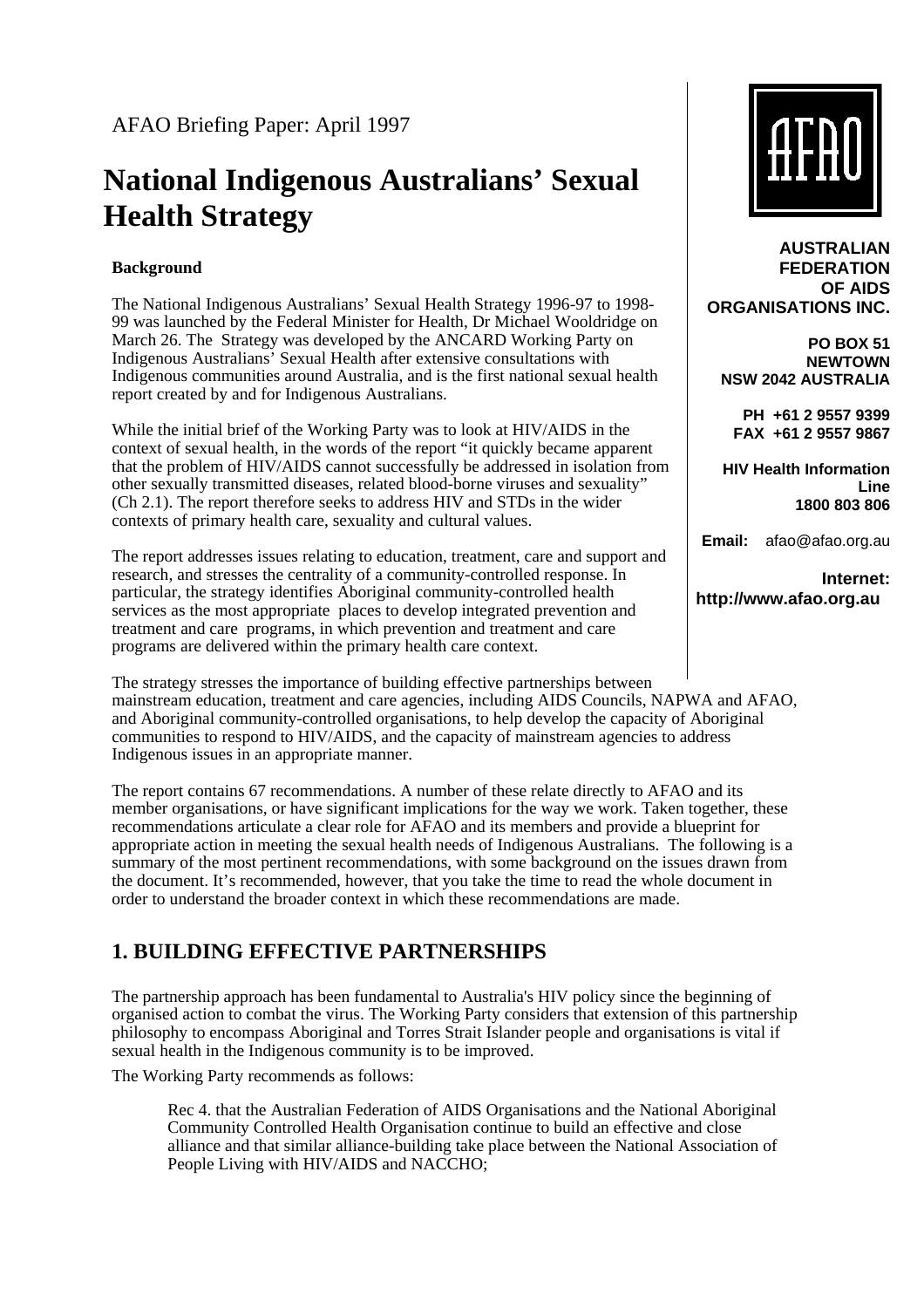NB NACCHO - National Aboriginal Community Controlled Health Organisation. For more information on NACCHO see p3, Roles & Responsibilities and pp40-42.

## **2. HEALTH SECTOR REFORM**

The Working Party recommends as follows:

6. that Special Funding Program funds for HIV/AIDS not be rolled into the Public Health Agreements. Reducing the rates of STD infection and transmission of HIV among Indigenous Australians will require sustained Commonwealth leadership and an ability to press for greater collaboration.

## **3. PREVENTION**

Preventing the spread of blood-borne and other sexually-transmitted diseases, including HIV/AIDS, is vital to improving the sexual health of Aboriginal and Torres Strait Islander people. In this context it is important to recognise that prevention in Aboriginal and Torres Strait Islander communities will require change at a far broader level than individual behaviour. In particular, there must be better access to primary health care if sexual health is to improve. The Working Party has identified six elements that are crucial for any prevention strategy

- ♦ the provision of high-quality, timely primary health care, particularly designed to reduce rates of STDs in Indigenous communities;
- ♦ education programs that not only provide information on reducing risks but also support broader behaviour change within communities;
- ♦ the provision of equipment that helps avoid risks condoms, clean needles and single-use equipment for ceremonial use, for example.
- ♦ an environment free of discrimination on the basis of sexual practice, race or drug use behaviour
- ♦ a legislative framework that facilitates, rather than inhibits, the effective implementation of the strategy
- ♦ the development and maintenance of high-quality health information systems that provide communities with timely information on the changing profile of HIV and its related risk factors.

## **Primary Health Care**

The Working Party recommends as follows:

Rec 14. that strategic partnerships between the primary health care sector and mainstream specialist organisations such as AIDS councils, public health agencies and specialist prevention and treatment services be promoted;

Rec 15. that regional and local population health strategies for dealing with STDs be developed and implemented, in a way that enhances collaboration between primary health care services and public health agencies. This can best be achieved through the joint planning forums that have responsibility for determining how regional plans will be developed.

#### **Education**

The Working Party recommends as follows:

Rec 16. that education strategies embrace the entire community, not just people at high risk of STD and HIV transmission;

Rec 17. that education programs be designed and developed within a local community context, using local concepts and learning strategies. Continued emphasis on communityfocussed education initiatives should be resourced and coordinated at a regional level and integrated with primary health care functions;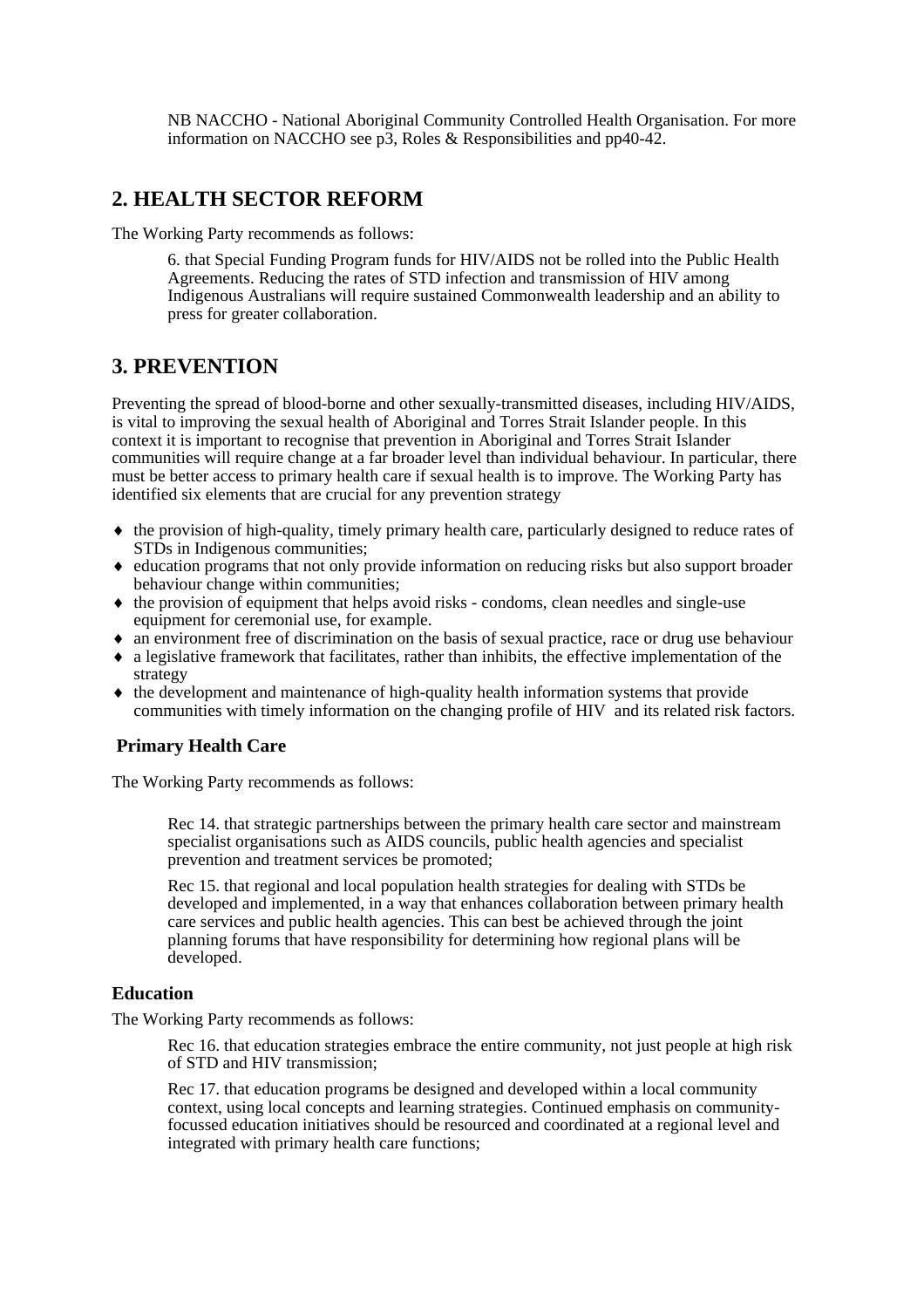Rec 18. that the involvement of HIV-positive community members in prevention strategies be an essential part of the education approach;

Rec 20. that strategies be developed to redress the particular difficulties facing Aboriginal and Torres Strait Islander people in prison;

Rec 21. that specific attention be given to supporting existing sex worker peer education initiatives;

Rec 22. that an Indigenous emphasis be incorporated in gay community prevention programs and that messages about men who have sex with men be incorporated in Indigenous community prevention messages;

Rec 23. that the collaborative arrangements between AIDS councils and Aboriginal primary health care services be further developed;

Rec 24. that, at the national level, the Working Party ensure links between this report and the national Gay Education Strategy are developed;

Rec 25. that the Commonwealth ensure that national HIV/AIDS prevention programs and strategies are inclusive of Indigenous gay and homosexually active men;

Further discussion on gay and homosexually active men, sex workers and PLWH/A is to be found in Section 4.6. pp66-69

#### **'Health hardware'**

The Working Party recommends as follows:

Rec 28. that the success of needle exchanges in the mainstream be critically evaluated and that research be undertaken into how well these approaches translate to Indigenous communities;

Rec 31. that access to condoms be maintained and enhanced as part of education programs and primary health care;

Needle exchanges are discussed in further detail on pp69-71

#### **A discrimination-free environment**

The Working Party recommends as follows:

Rec 33. that the media commit themselves to reporting on sexual health in keeping with the media protocols developed by the Working Party;

Rec 34. that at the service level barriers to accessing mainstream specialist bodies such as AIDS councils and other agencies be identified and action taken to eliminate them;

Rec 35. that Aboriginal health services may want to consider strategies to ensure that gay men and injecting drug users feel able to access their services.

Discrimination and legislative issues are discussed further on pp72-76.

## **4. TREATMENT, CARE AND SUPPORT**

The treatment needs of Aboriginal and Torres Strait Islander people living with HIV/AIDS, their partners, families and carers are not being met. Indigenous people are not receiving high-quality information about treatment options and they are not participating in clinical trials of new treatments. It is also evident that the care and support needs of Indigenous Australians either are not being met or are being attended to by already over-stretched family and community networks, which in turn are not adequately supported. The Working Party notes that HIV-positive people have an important role to play in the development of treatment, care and support strategies.